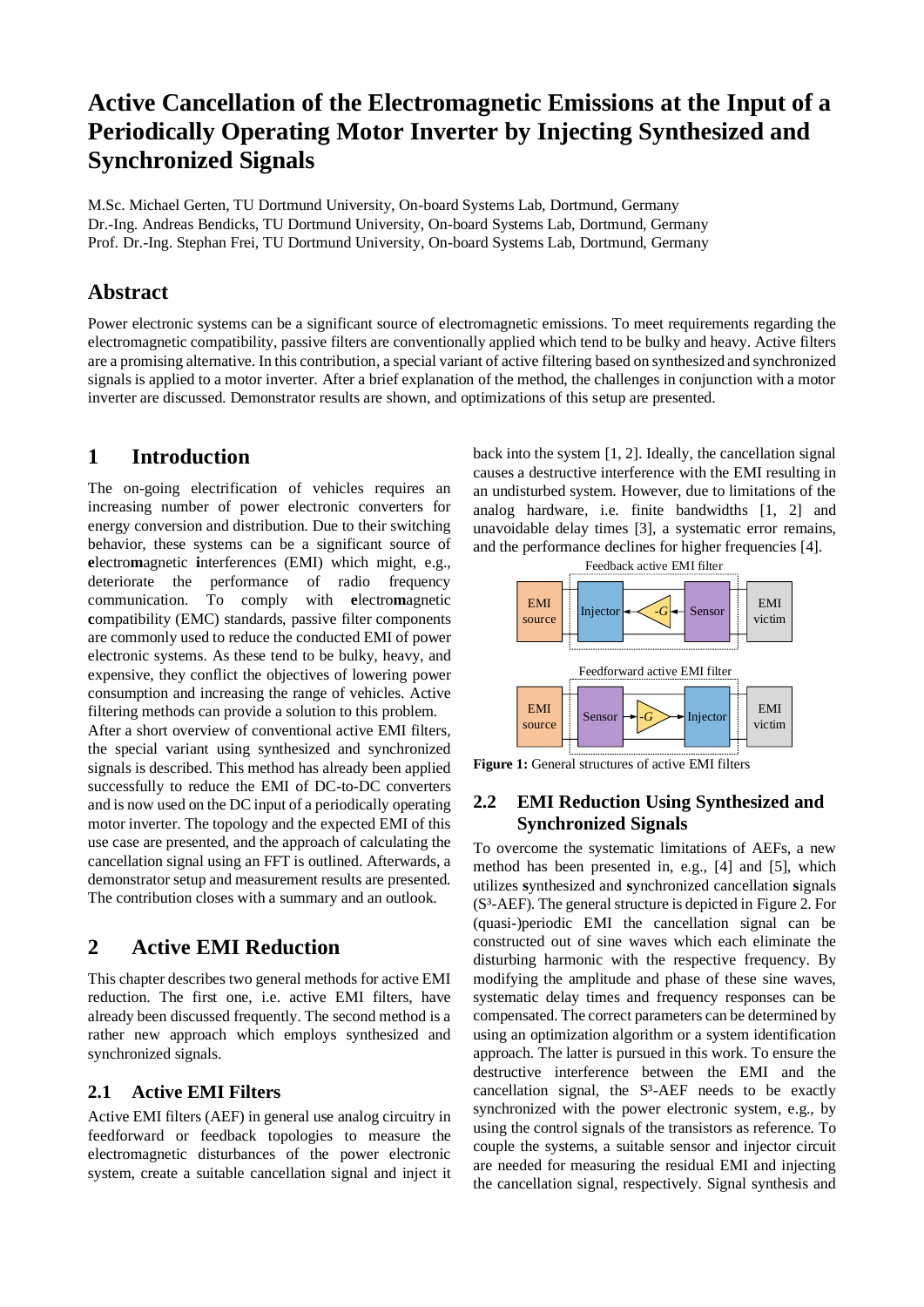optimization can conveniently be done on digital hardware. Analog-to-digital and digital-to-analog converters are required as interfaces between the analog and digital domains.



<span id="page-1-0"></span>**Figure 2:** Active EMI reduction using synthesized and synchronized signals

# **3 Motor Inverter**

This chapter introduces the motor inverter which is investigated in this contribution. First, the topology and the control scheme are described, afterwards the resulting EMI is analyzed.

### **3.1 Topology**

The topology of the investigated motor inverter consists of a half-bridge for each of the three phases of the motor, as depicted in [Figure 5.](#page-2-0) Since the used transistors of the halfbridges can conduct currents in backward direction, no additional antiparallel diodes are needed. A capacitor stabilizes the DC input voltage.

#### **3.2 Control scheme**

The three-phase system, which is required to drive the motor, is created by the switching half-bridges. This is usually done by a closed-loop control algorithm. However, this approach will most likely result in switching patterns that differ from each other in each fundamental period. This leads to non-periodic EMI which is disadvantageous for analytical evaluations and makes the calculation of cancellation signals more complex. Therefore, this paper uses an open-loop control for first analysis and proof of concept. The PWM switching patterns, as depicted in Fig. 3, are the result of comparing the reference signal, in this case a sine wave with the fundamental angular frequency  $\omega_0 = 2\pi f_0$ , with a sawtooth signal with a much higher angular frequency  $\omega_c = 2\pi f_c$ , called carrier or switching frequency. [Figure 3](#page-1-1) (lower graph) shows the resulting voltage at an exemplary switching node. The reference signals of the three half-bridges each have a phase shift of 120°.



<span id="page-1-1"></span>Figure 3: PWM signal generation of an exemplary switching node

#### **3.3 Resulting EMI**

In this section, the EMI of a motor inverter is discussed. As already explained, the three phases of the motor are supplied with PWM voltages. Depending on the switching states of the transistors, the switching events result in a superimposed current *I*<sub>EMI</sub>, which acts as the interference source for the power supply of the inverter (see [Figure 5\)](#page-2-0). This EMI current is being smoothed by the input capacitance, yet significant conducted emissions usually remain, which can be measured at the **a**rtificial **n**etwork (AN). The frequency spectrum of the PWM voltage is described analytically in [6]. A generalized version of this spectrum is depicted in [Figure 4.](#page-1-2) It basically consists of three different types of harmonics: baseband harmonics, i.e. harmonics of the fundamental frequency  $\omega_0$ , carrier harmonics of the carrier frequency  $\omega_c$ , and sideband harmonics which are clustered around the carrier harmonics with a spacing of  $\omega_0$ . As shown in [7], this structure also applies for the spectrum of the superimposed current  $I_{EMI}$ .

The baseband harmonics are located at very low frequencies, typically up to a few hundred hertz. As there are usually no EMC limits in this frequency range, these harmonics shall not be suppressed within this contribution. The carrier and sideband harmonics however are of much higher frequencies and can cause radio frequency interference. Therefore, these harmonics shall be actively suppressed in this contribution.



<span id="page-1-2"></span>**Figure 4:** Exemplary depiction of the different harmonics of a PWM signal for the control of motor inverters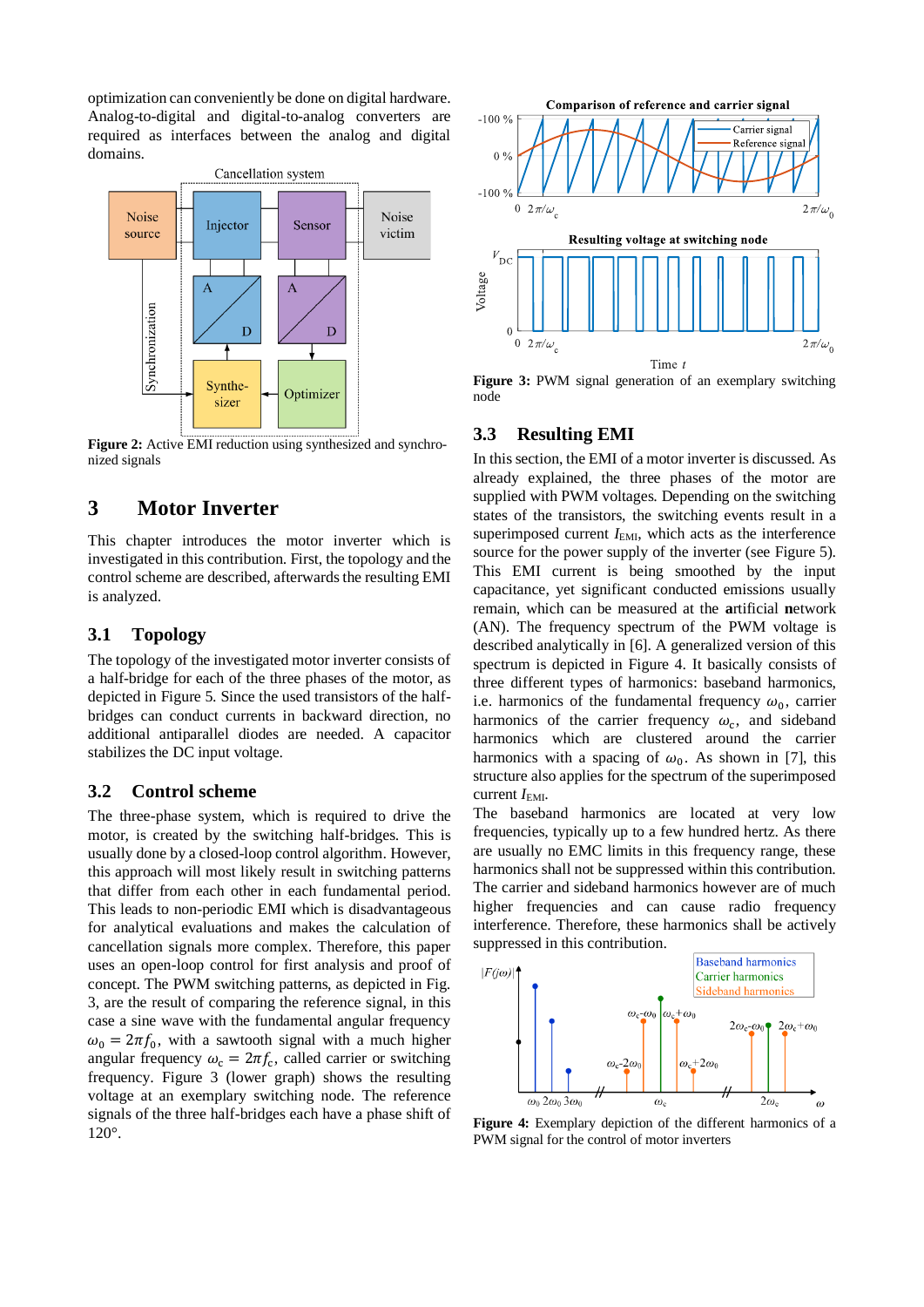## <span id="page-2-2"></span>**4 Method for EMI Cancellation**

This chapter presents the applied method for active EMI reduction using synthesized and synchronized cancellation signals. This method is fundamentally based on an FFT and has already been successfully applied to, e.g., multiple ports of a DC-to-DC converter in [8].

With the FFT approach, the cancellation signal is synthesized in frequency domain. First the EMI is measured in time domain, transformed into frequency domain, processed, and finally transformed back into time domain. Due to unavoidable processing time this method is only applicable if the disturbances are periodic for a sufficient time.

The superposition  $V_{total}^{\text{\textcirc}}(f)$  of the EMI  $V_{EMI}^{\text{\textcirc}}(f)$  and the cancellation signal  $V_{\text{anti}}(f)$  at the sensor can mathematically be described as follows (also refer to [Figure 5\)](#page-2-0):

$$
V_{\text{total}}^{\text{@sense}}(f) = V_{\text{EMI}}^{\text{@sense}}(f) + H_{\text{anti}}^{-\text{sense}}(f) \cdot V_{\text{anti}}(f) \tag{1}
$$

 $H_{\text{anti}}^{\rightarrow \text{sense}}(f)$  represents the transfer function of the cancellation signal from its injection source to the sensing circuit. For a successful EMI cancellation this superposition  $V_{total}^{\text{@sense}}(f)$  should equal 0 V. Therefore, the necessary cancellation signal can be calculated by [\(2\)](#page-2-1):

$$
V_{\text{anti}}(f) = -\frac{V_{\text{EMI}}^{\text{\textcirc}}(f)}{H_{\text{anti}}^{\text{-sense}}(f)}
$$
(2)

The disturbances  $V_{\text{EMI}}^{\text{@sense}}(f)$  at the sensor can simply be measured if the inverter is turned on and the cancellation system is deactivated. The transfer function  $H_{\text{anti}}^{\rightarrow \text{sense}}(f)$ can be determined by, e.g., injecting test signals and evaluating the resulting system response.

The method can be applied iteratively to minimize the residual EMI. These residual disturbances are measured and a new cancellation signal is calculated according t[o \(2\)](#page-2-1). This new signal can then be added to the existing cancellation signal.

## **5 Demonstrator**

The schematic of the realized demonstrator is depicted in [Figure 5.](#page-2-0) An FPGA evaluation system Red Pitaya STEMlab 125-14 is used for controlling the inverter. In this contribution, the system is operated with an input voltage of 20 V and without a mechanical load.

The conducted emissions of the system are measured according to the automotive standard CISPR 25 [9] with an AN and an EMI test receiver (9 kHz bandwidth and at least 50 ms measuring time). The goal is to actively suppress the harmonics in the range of the LW (150 kHz-300 kHz) and MW (530 kHz-1.8 MHz) band. As 50 Hz is used as the base frequency, there is a total of (1.8 MHz- $150 \text{ kHz}$  $/50 \text{ Hz} + 1 = 33,001$  switching and sideband harmonics to be suppressed. Therefore, the cancellation signal needs to be constructed out of 33,001 sine waves.

The cancellation signal is generated by an arbitrary waveform generator (AWG) of the Tektronix AFG3000 series, which is synchronized to the inverter control. For injection of the cancellation signal a capacitor is used, which is decoupled from the low-impedance inverter through a snap-on MnZn ferrite 742 727 22 from Würth Elektronik [5]. Without this ferrite a large portion of the injected current would flow through the input capacitance of the inverter and not contribute to the intended EMI cancellation at the sensor and AN.

<span id="page-2-1"></span>A capacitive sensing circuit is used, which acts as a high pass filter. The measurement is performed by an HDO6104A oscilloscope from Teledyne LeCroy which is also synchronized to the inverter. For a precise measurement of the relevant frequency range, the signal is limited by a low-pass filter with a 2.5 MHz cutoff frequency. An additional 3 dB attenuator is added to avoid resonances between the low-pass filter and the overall system. The input impedance of the oscilloscope is set to 50  $\Omega$ . Its vertical resolution is adapted every iteration to measure as precisely as possible.

The measured voltage values are transferred to a PC running MATLAB to synthesize the necessary cancellation signal according to sectio[n 4.](#page-2-2) The determined signal is then transferred to the AWG which injects it into the system.

The realized inverter is shown in [Figure 6.](#page-3-0) The half-bridges are evaluation boards EPC9033 from EPC and use GaNbased transistors. They are operated with a switching frequency  $f_c$  of 100 kHz. The FPGA system for inverter control is built into the inverter box. The synchronization signal for the oscilloscope and the AWG is passed by a BNC feedthrough. The cancellation signal coming from

<span id="page-2-0"></span>

**Figure 5:** Schematic of the demonstrator setup

\*MnZn 742 727 22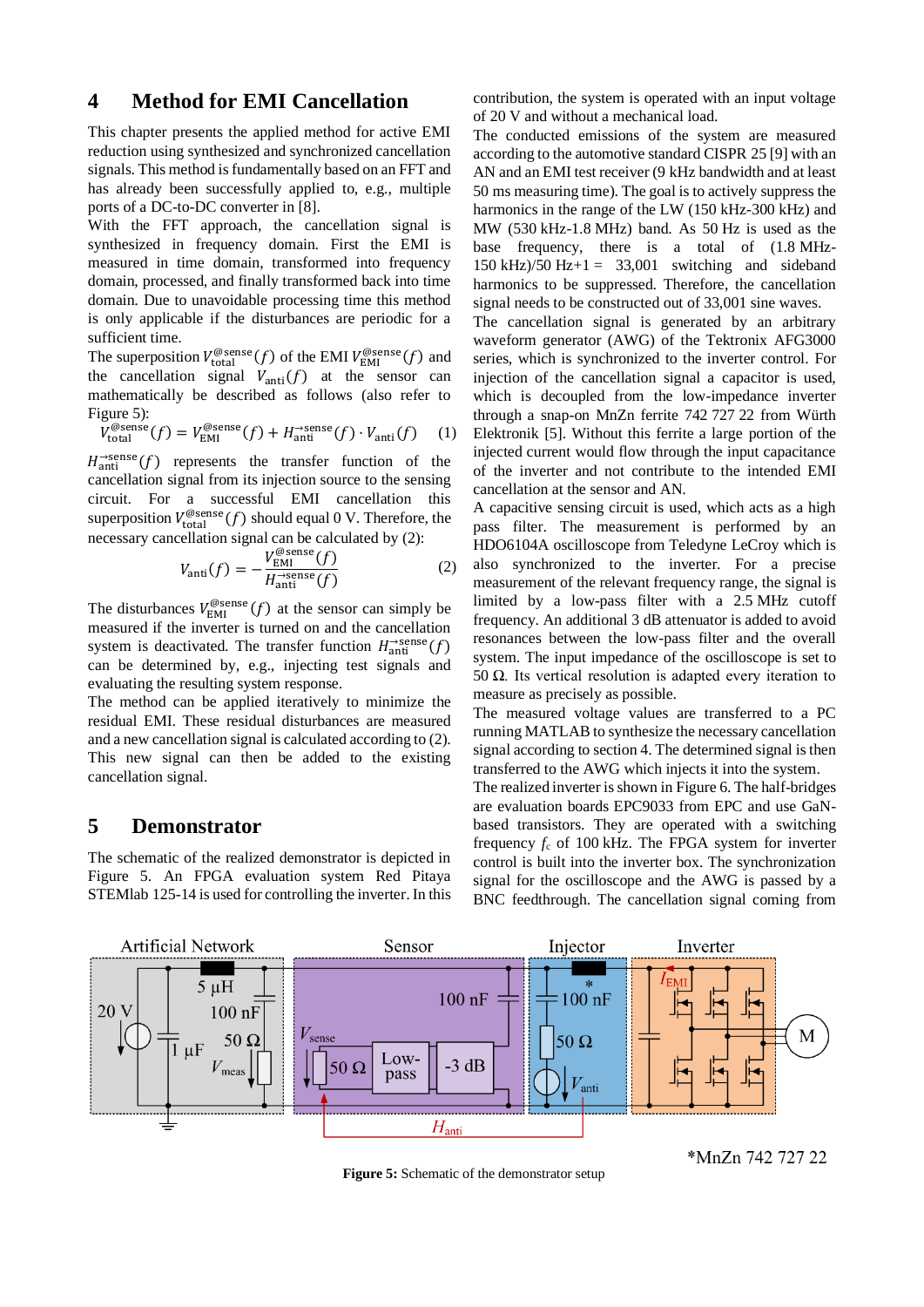the AWG and the sensor signal going to the oscilloscope are also connected via BNC feedthroughs.



Figure 6: Realized inverter with sensor and injector. Yellow and red: Potential coupling path between sensor and DC input (as discussed in Sectio[n 6.2\)](#page-3-1)

## <span id="page-3-0"></span>**6 Measurement Results**

In the following chapter, measurement results of the demonstrator setup are presented. Arising difficulties are discussed and possible optimizations are investigated.

#### **6.1 First result**

The initial result of applying the proposed EMI reduction method to the demonstrator is shown in [Figure 7.](#page-3-2) The active cancellation system significantly reduces the switching and sideband harmonics in the examined frequency range from 150 kHz to 1.8 MHz. The switching harmonic at 200 kHz is suppressed by about 33 dB, the switching harmonic at 1.8 MHz is reduced by 10 dB. Since preliminary investigations with a similar disturbing signal showed much higher EMI reductions, it is assumed that the system's behavior is restricting the achievable reduction. Therefore, different optimizations are evaluated in the following paragraphs.



<span id="page-3-2"></span>**Figure 7:** Measured EMI at the artificial network: (1) active cancellation system installed but deactivated, (2) with active cancellation, (3) with active cancellation and shielding of input cables

## <span id="page-3-1"></span>**6.2 Optimization: Shielding of parasitic coupling**

The cancellation system reduces the EMI which is measured at the location of the sensor. It could be found that the EMI reduction directly at the sensor is higher than the one at the AN. Therefore, it can be assumed that some disturbances couple into the path between sensor and DC input of the inverter box, possibly caused by the steep voltage slopes at the switching nodes of the half bridges (refer to red and yellow marking in [Figure 6\)](#page-3-0). Thus, although the injected signal cancels out the EMI directly at the sensor, additional EMI is coupling over the sensor can then be measured at the AN. To reduce this potential parasitic coupling, the path between DC input and sensor is shielded by a grounded copper tape. Additional copper tape is used to improve the ground connection of sensor and injector, resulting in the setup shown i[n Figure 8.](#page-3-3) These measures helped to optimize the EMI reduction according to [Figure 7.](#page-3-2) Compared to the unoptimized setup, the active suppression is now up to 7 dB greater, primarily in the higher frequency range. This strengthens the assumption of parasitic coupling, as the field coupling is expected to have a greater effect for higher frequencies. Despite this improvement, the resulting EMI reduction is still worse than in preliminary investigations with a motor emulation consisting of resistors and inductors. So, it is assumed that the rotating machine alters the EMI in such a way that is not respected in the synthesis method for the cancellation signal. This is elaborated in the next section.



**Figure 8:** Shielding of a potential coupling path and additional grounding of sensor and injector

#### <span id="page-3-3"></span>**6.3 Optimization: Consideration of the mechanical rotational frequency**

Up to this point, the EMI was expected to repeat itself with the fundamental frequency of the three-phase system (50 Hz). The motor, however, has 4 pole pairs and therefore rotates with a reduced frequency of 12.5 Hz. To investigate if this influences the resulting electromagnetic disturbances, they were recorded at the AN over a length of eight periods  $(8.20 \text{ ms} = 160 \text{ ms})$ . Part of this signal's spectrum (found by an FFT) is shown in [Figure 9.](#page-4-0) The highest harmonics have a spacing of 50 Hz to each other, These were already considered in the previous calculations. Additionally, there are also harmonics with a spacing of 12.5 Hz that have significant amplitude levels. These seem to result from the mechanical rotational frequency of the motor, which supports the hypothesis that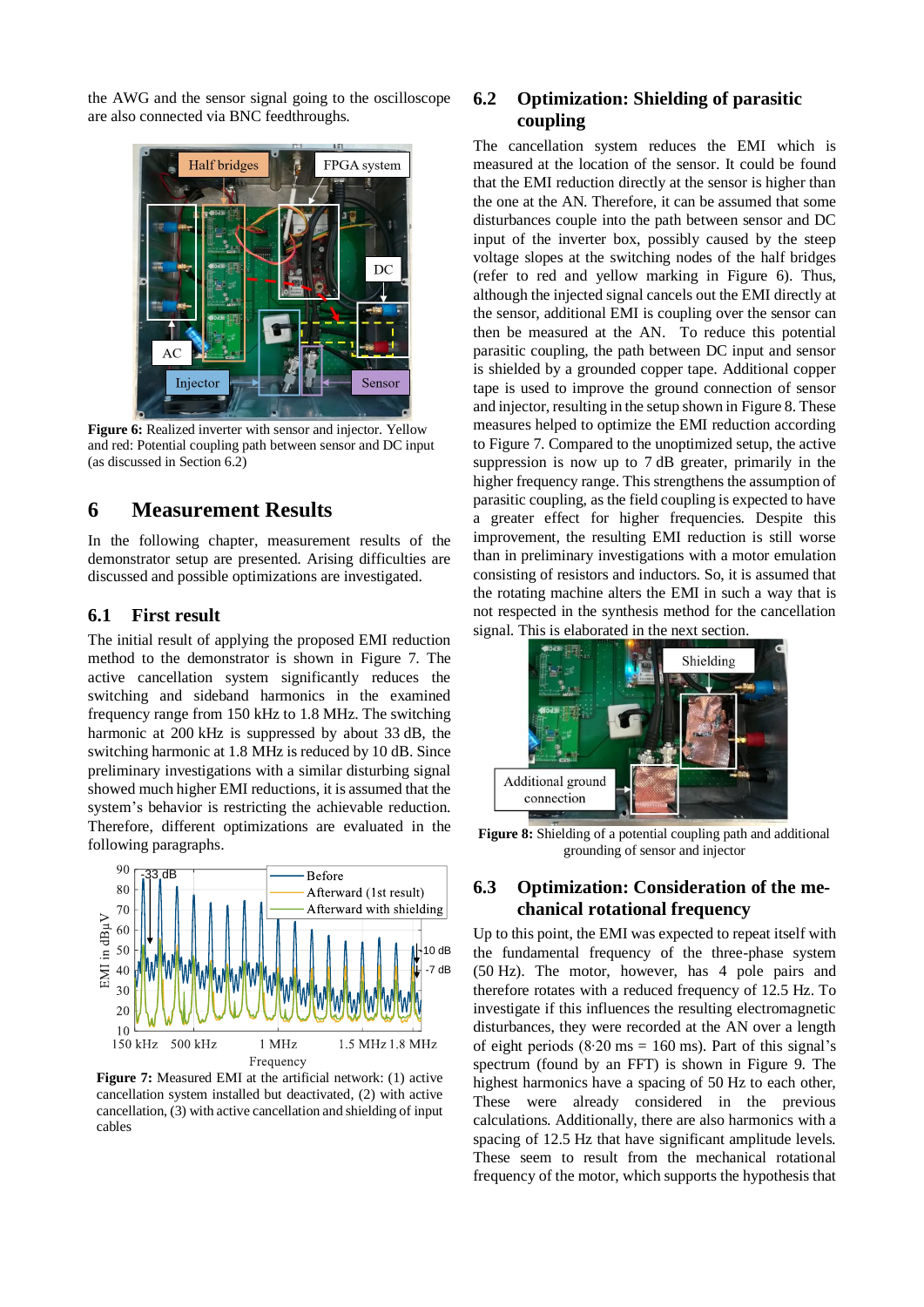the EMI is actually repeating itself with the mechanical instead of the electrical frequency. Since eight signal periods were recorded, there are also harmonics with a spacing of 6.25 Hz (1/160 ms), but their low amplitude levels can be expected to be measurement noise.



<span id="page-4-0"></span>**Figure 9:** Measured harmonics at the artificial network

Therefore, a cancellation signal is created that also suppresses the additional harmonics with 12.5 Hz spacing. The signal length is now four times as long as before. Since the AWG's memory depth is limited, the sampling time must be increased. Thus, according to Nyquist's theorem, only the switching harmonics at 200, 300, 400 and 500 kHz and their sideband harmonics can be suppressed with the used setup. The results are depicted in [Figure 10](#page-4-1) and show that the performance could be significantly improved, leading to a reduction of at least 40 dB for the four considered harmonics.



<span id="page-4-1"></span>**Figure 10:** EMI reduction after consideration of the mechanical rotational frequency

# **7 Conclusion**

In this contribution the method of active EMI reduction using synthesized and synchronized cancellation signals was applied to a motor inverter. After optimizations, this led to active EMI suppressions of about 40 dB in the frequency range of 200 kHz to 500 kHz. Harmonics up to 1.8 dB could be reduced by more than 17 dB.

It was elaborated that parasitic couplings inside of the system can degrade the effectiveness of the method. Additionally, it was shown that the EMI repeats with the fundamental mechanical frequency instead of the electrical frequency, which increased the number of harmonics by the factor of the number of pole pairs (in this case four).

Further investigations should be performed with an optimized mechanical design of the inverter and show the effectiveness of the method under higher power.

## **8 Acknowledgment**

The results of this publication go partly back to the project RobKom ("Robuste Kommunikation in autonomen Elektrofahrzeugen", grant number 16EMO0380) supported by the German Federal Ministry of Education and Research (BMBF). The responsibility for this publication is held by the authors only.

## **9 Literature**

- [1] Y.-C. Son, S.-K. Sul: "Generalization of active filters for EMI reduction and harmonics compensation". In IEEE Transactions on Industry Applications, vol. 42, no. 2, pp. 545-551, Mar./Apr. 2006
- [2] N. K. Poon, J. Liu, C. K. Tse, M. H. Pong: "Techniques for input ripple current cancellation: classification and implementation [in smps]". In IEEE Transactions on Power Electronics, vol. 15, no. 6, pp. 1144– 1152, 2000
- [3] B. Arndt, P. Olbrich, H. Reindl, C. Waldera: "Breitbandiger aktiver Hybrid-Filter für Kfz-Anwendungen". In EMV Düsseldorf, Düsseldorf, Germany, 20.- 22.02.2018, pp. 432-438
- [4] A. Bendicks, "Active Cancellation of Electromagnetic Emissions of Power Electronic Systems by Injecting Synthesized and Synchronized Signals," Ph.D. dissertation, On-board Systems Lab, TU Dortmund University, Dortmund, Germany, 2020. [Online]. Available: [https://eldorado.tu-dortmund.de/han](https://eldorado.tu-dortmund.de/handle/2003/39212?locale=en)[dle/2003/39212?locale=en.](https://eldorado.tu-dortmund.de/handle/2003/39212?locale=en)
- [5] A. Bendicks, S. Frei: "Broadband noise suppression of stationary clocked dc/dc converters by injecting synthesized and synchronized cancellation signals". In IEEE Transactions on Power Electronics, vol. 34, no. 11, pp. 10665-10674, 2019
- [6] D. G. Holmes, T. A. Lipo: "Pulse Width Modulation for Power Converters: Principles and Practice". Ed. 1, Wiley-IEEE Press, 2003
- [7] B. P. McGrath, D. G. Holmes: "A general analytical method for calculating inverter dc-link current harmonics", In IEEE Transactions on Industry Applications, vol. 45, no. 5, pp. 1851-1859, Sept./Oct. 2009
- [8] A. Bendicks, M. Rübartsch, S. Frei: "Simultaneous EMI Suppression of the Input and Output Terminals of a DC/DC Converter by Injecting Multiple Synthesized Cancellation Signals". In EMC Europe, Barcelona, Spain, 02.-06.09.2019, pp. 842-847